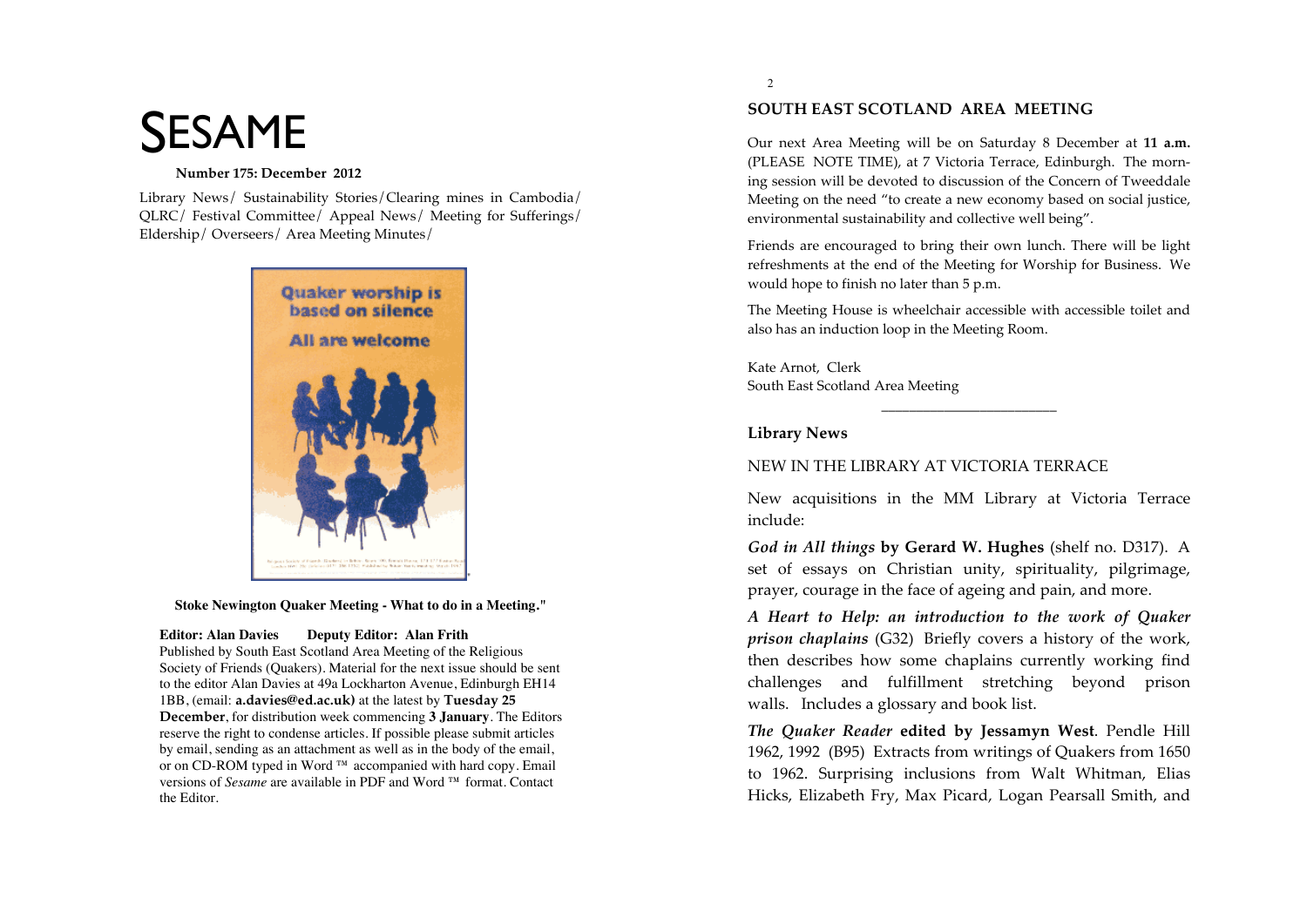others. Introduced by a chronology matching Quaker events with general history.

3

"Nurturing Children's Spiritual Well-Being" by Margaret Crompton. Pendle Hill pamphlet. 2012 (PP419) Practical advice along with stories revealing children's innate spirituality and framed in the context of the four testimonies. Advices included to aid reflection.

The catalogue is online, at www.quakerbib.org.uk. (The holdings at Kelso and South Edinburgh are also included.)



More of Friends' stories

## My attempts to live sustainably

I see trying to live sustainably as making 101 small changes, none of which is significant on its own but that will hopefully mount up to make a difference. There are so many confusing grey areas (is it better to buy British tomatoes from  $\overline{4}$ 

heated greenhouses or Spanish tomatoes grown outdoors?) that it is easy to become discouraged and disillusioned. I have come to the conclusion that it is better to do what you can, on the basis of the information that you have and your own capabilities, than to do nothing.

I recycle my waste with Edinburgh City Council's kerbside recycling scheme. I re-use plastic bags and boxes, and wash out bread wrappers and the like so that I can use them more than once. I try not to use harmful chemicals if possible, and mostly use Ecover products and the like (I'm always looking in Real Foods, Earthy and Scotmid to see if they have new cleaning and personal hygiene products).

My flat doesn't have gas, and I've switched to Good Energy for electricity. It's more expensive than the cheapest providers but works out about the same as Scottish Power. I insulated the attic and put in secondary glazing as soon as I moved in, and spent most of the first two winters blocking off draughts (it seemed as if I would get one sorted out only to find another). I don't use the immersion heater - I use hot water from the electric shower or I boil the kettle - as it seems wasteful to heat up a tankful of water just to wash my hands or do the dishes. My on-going dilemma is about heating. I don't have central heating, only oil-filled radiators and a coal fire. I would like to get a wood burning stove in the living room and blow warm air into my bedroom using an extractor fan in the adjoining wall, but I'm aware that installing central heating would make my flat easier to let or sell in future.

I buy a lot of my clothes and household goods from charity shops. I love the eclectic selection and try on lots of styles that I wouldn't normally consider. If I change my mind after I've bought something and worn it a couple of times, I just take it back as a donation. In fact, these days I find high street shops decidedly dull! I've also bought cutlery, crock-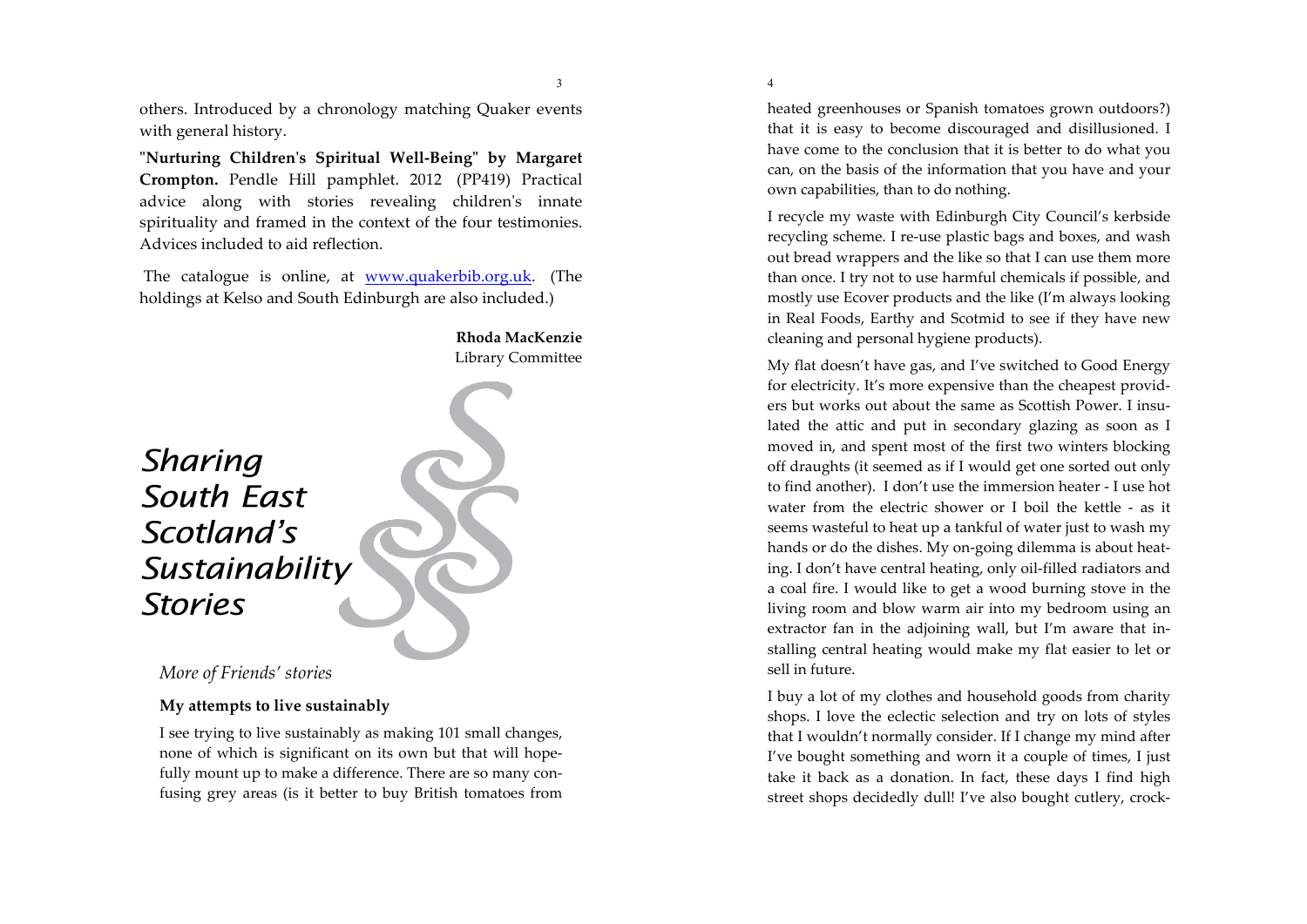5

ery and bedding from charity shops, as well as my fridge and vacuum cleaner.

I could make a bigger effort to reduce food miles and buy more organic produce, but this is expensive and my diet is already limited by the fact that I can't eat wheat. But I am largely vegetarian and always buy fair trade - organic if I can afford it.

On the financial side, I chose ethical investments. They don't seem to be performing as well as non-ethical, but I'm easier in my own mind knowing that my pension will be based on 'good' businesses. I had to compromise with my mortgage though, as none of the more ethical providers would give me one because I live above commercial premises (my broker tells me that they are being particularly fussy at the moment). My personal accounts are with the Co-op, but their charges for business accounts are comparatively high unless you are a member of the Federation of Small Businesses, so at the moment I'm sticking with the HSBC.

## Fiona Paterson, Central Edinburgh Meeting

# My Hovercraft is Full of Eels - To Greece by train

Knowing how carbon hungry flying is, we made a decision some years ago not to fly for holidays. When a friend invited us to Greece however, the pull of fresh olives, sunkissed beaches and warm seas got stronger and stronger.

So how easy and enjoyable would it be for myself, my partner and our son (then aged 10) to go to Greece by train and boat? We set up a blog to share our experiences (www.hovercraftfullofeels.org.uk)

Booking the tickets and planning the journey was complex and if Chris hadn't enjoyed reading the Thomas Cook timetable we might have given up! Tickets weren't on sale until 3 months before, and became available at different times.

We chose inter-rail tickets, as we wanted to return via Bulgaria, Romania and Hungary, but still had to pay supplements and make reservations on many trains.

We planned a true European adventure spending a day each in Paris and Venice on the outward journey, and in Brasov (Romania) and Budapest on the way back. We enjoyed the romance of passport checks in the depths of the night and meeting folk of all nationalities. We played cards with two young French women on the boat from Ancona to Patras, chatted in Spanish with two Argentinians in the couchette from Paris to Venice, and in German to three Romanians travelling from Brasov to the Danube for work. The different design of trains in each country, navigating our way through the different booking and reservation systems as well as the languages and currencies were all part of the adventure.

The European train structure is not joined up and it needs to become a cheaper alternative to flying - but would we recommend it as a holiday? – Certainly!

### Jane Lewis, South Edinburgh LM

# Installing solar panels – setting money aside for a sunny day

When we inherited some money in the 1990s we found ourselves an Independent Financial Adviser, and, with his help, we set it aside for a rainy day – basically distributed among a building society, an environmental investment fund and an ethical pension fund. Well, the building society demutualised, the investment fund failed to provide us with much interest and the pension fund was a disappointment on several counts; in fact, everything to do with banking has proved disillusioning.

6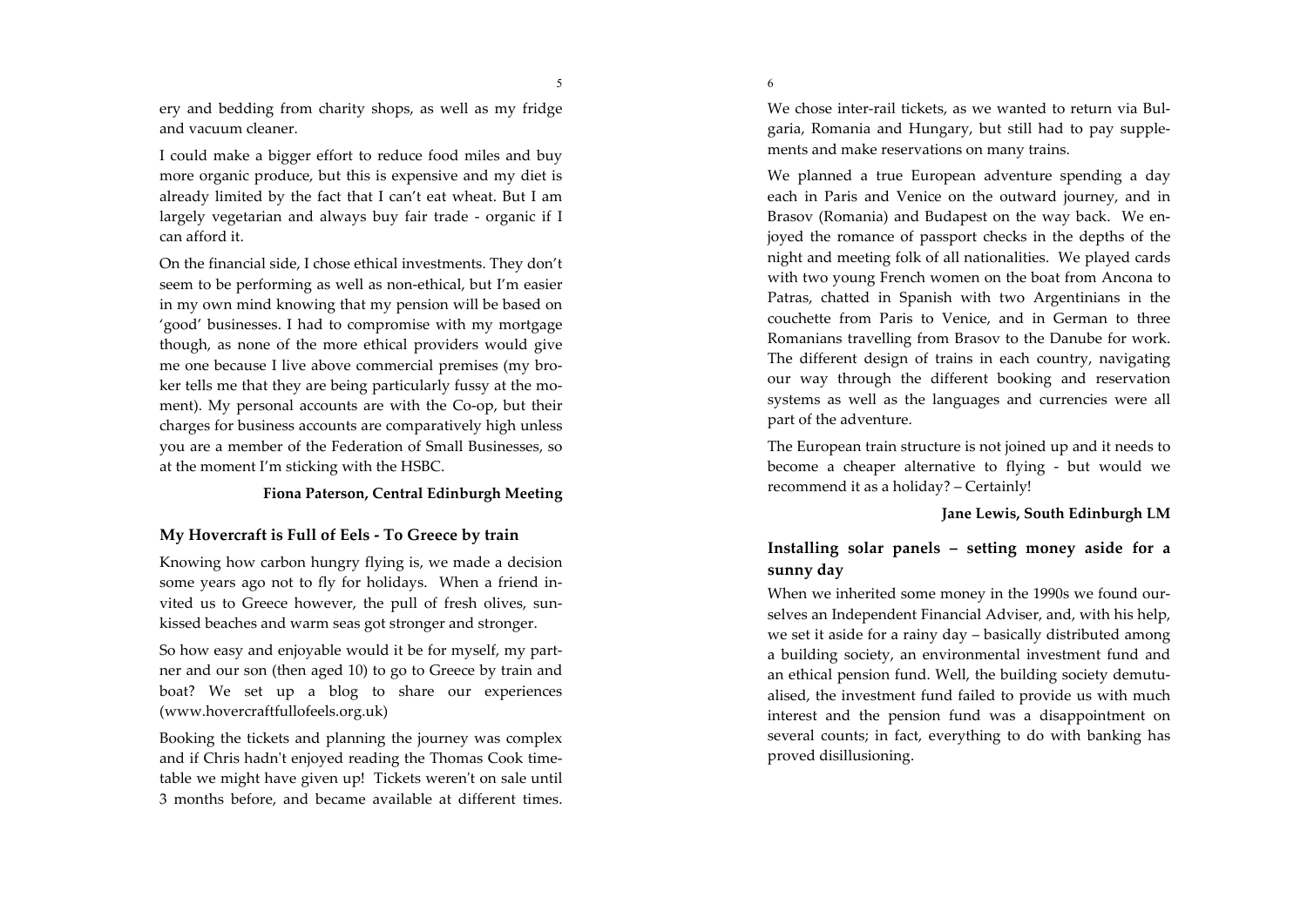$7\phantom{.0}$ 

A few years ago we saw two small solar panels on a friend's roof, heating their hot water system, so when we were coldcalled about a year ago by a solar panel installer I asked him to come and talk to us. His visit lasted a couple of hours, after which I found four other companies in the Central Belt and we talked with each of them. From what they told us and our own research we discovered that

- Installing photovoltaic panels to generate electricity was very expensive (in fact, they have roughly halved in price during the intervening year);
- Their price can be offset using the government-guaranteed Feed-in Tariff (FIT) which is guaranteed over 25 years; the size of the FIT subsidy depends not on one's investment but on how much electricity one generates;
- One can generate significant electricity as far north as Edinburgh, even if one's panels do not face exactly south or if they are not tilted at an optimal angle;
- If we generate our own electricity we (a) save some of our normal use from the grid, and (b) export all the surplus power back into the grid.

We went ahead with 16 panels last summer. Since then it has rained more or less continuously, but we still reckon that the financial return far exceeds what any bank would have given us if we had not taken our savings away from them. Who knows what they would achieve if the sun shone a bit more? And it is always satisfying to watch how the kilowatts clock up even on a cloudy day...

We actually had lots of questions about this decision, most of which we still can't answer (for example, do the panels increase or decrease the value of our house? What will happen to FITs in the future? Will the panels damage our roof, or become dislodged in a winter gale?) But do feel free to come and ask us if you would like to know more.

John & Kerstin Phillips, Central Edinburgh LM

Trying to live sustainably in a rural setting: Home energy

8

Our village home, bought in 1997, is three miles from the gas grid. It's 260 years old, with thick sandstone walls and a Victorian extension with an un-insulated flat zinc roof. Central heating and hot water were provided by a grossly inefficient oil-fired Rayburn in the kitchen (which we loved using for cooking). Soon after we bought the house we installed a wood-burning stove in the living room. Two years ago we replaced the Rayburn with a modern condensing oil boiler, which burns half as much oil (but doesn't cook!) We contemplated putting in a biomass boiler but would have issues with fuel delivery – nearest lorry access is at the bottom of a long garden.

Last November, we installed a 4kWh 16 panel photovoltaic system on the back roof. It faces WNW: not ideal, but planners would not let us put them on the front. We're really pleased with the electricity produced, despite a poor summer - the Feed in Tariff meter reads 1600 kWh after eight months. We turned off the boiler for the summer, use our immersion heater to provide hot water and light the woodburner if it gets cool in the evening. Too early to give figures, but the electricity meter is reading what it did at the end of February so our annual consumption from the grid will be greatly reduced. We moved to Good Energy, the greenest electricity supplier, some years ago.

As I write, the roofer is stripping the zinc roofing from the extension and putting on 120mm of insulation (the most possible due to the height of the parapet) before re-covering. We had insulation in the main roof brought up to modern standards years ago, grant aided. No grants available for flat roofs, unfortunately.

#### Phil Lucas, East Lothian LM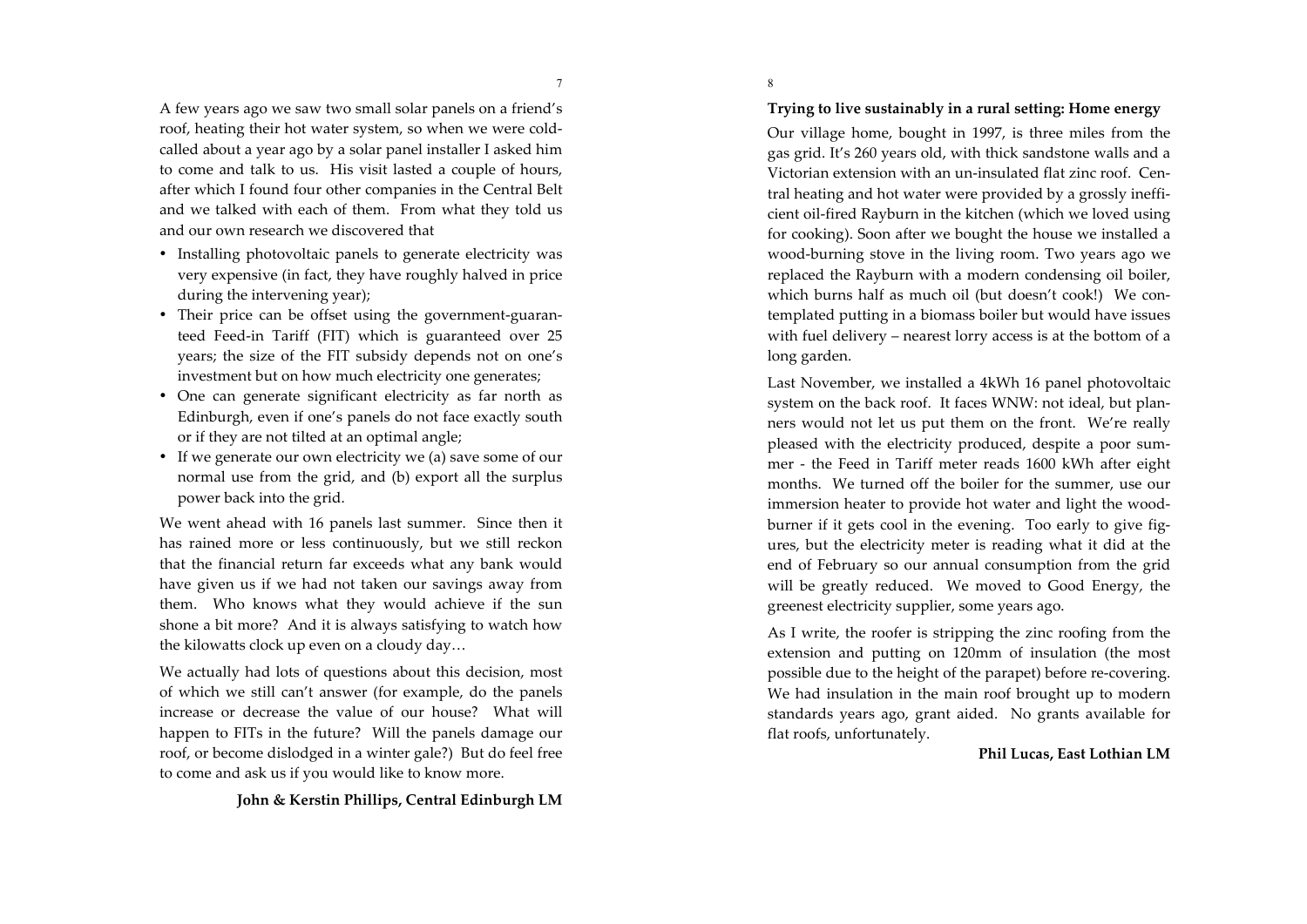#### **NOT HUNGRY, NOT SCARED**

OPSW relief grant – MAG mine clearance project in Cambodia.

9

This year, Area Meeting again supported my application for a QPSW relief grant. I was able to add £3000 from local fundraising to this. The project was to enable MAG to clear contaminated land in and around a village in Ou Sampor commune, northwest Cambodia. The village was inaccessible in the time available, but late in July 2012 I was able to visit a similar project, also using mine detection dogs. This is a very efficient way to check for the presence of explosives where the land is known not to be heavily mined: a single incident can cause such fear that the land is unused for years. In a climate like Cambodia's it quickly becomes overgrown, and the first step is to clear vegetation to allow access. This is done using a locally built machine called the Tempest which is landmine resistant.

The specially-trained (and very enthusiastic!) dogs are then able to cover the ground and signal the presence of any explosive which is then carefully investigated and dealt with by the team. The preparation and planning of these operations, whether using dogs, machinery or manual techniques, is meticulous, to ensure complete coverage of the area to be cleared.

However, the high point of my time in Cambodia was a visit to Ou Ampil, a village also in Malai district, which is now more than two years post-clearance. Usually I visit MAG's current projects: people seem tense and guarded, the land full of danger. their lives circumscribed. The difference between them and this community, now starting to prosper, was remarkable. They have been helped by a local NGO, CFEDA (Cambodian Family Economic Development Association) to make good use of the land. CFEDA have donated chickens and ducks: the villagers showed us with great pride the original birds and their offspring. There is a good market for chickens in Phnom Penh, and they are now able to sell the surplus. CFEDA also work with Heifer International to provide livestock.

The community had dug a pond, and had plans to extend it. The children all went to school, and looked happy, clean and con10

fident. More families have moved here, attracted by the promise of safe land. As the village expands, so the community will need to start using land which is further away, and as yet uncleared. And so the work goes on, step by step.

I asked people to tell me their stories: This is one that stuck with me. Before clearance Bun Loth had a 30 metre by 30 metre piece of land. 'Was that enough?' 'No - we were hungry, and I was always frightened.' 'How much land do you have now?'

'30 metres by 96 metres.'

'Is that enough?'

'Yes – we are not hungry, and we are not scared'.

Jane Pearn, Kelso LM September 2012

# Quaker Life Representative Council Conference, Woodbrooke, 12-14 October 2012

The Conference was well attended by 76 representatives and 10 volunteer staff from 60 Area Meetings out of 72 in BYM.

The theme of the Conference was "Deepening the Life of the Spirit through Service". Quaker Life Central Committee was prompted to design the conference around growing concerns that the work of the Society needs more support from the Community.

It has been said that other religions build cathedrals and Quakers build committees - both of which require constant care and maintenance. Committees need people to sit on them and QL Rep Council was charged, within a prepared programme, to explore ways of encouraging Members and Attenders to enrich their spiritual journeys by participating in the work of these committees. The keynote speakers (Jocelyn Burnell, Nancy Irving and Oliver Waterhouse) de-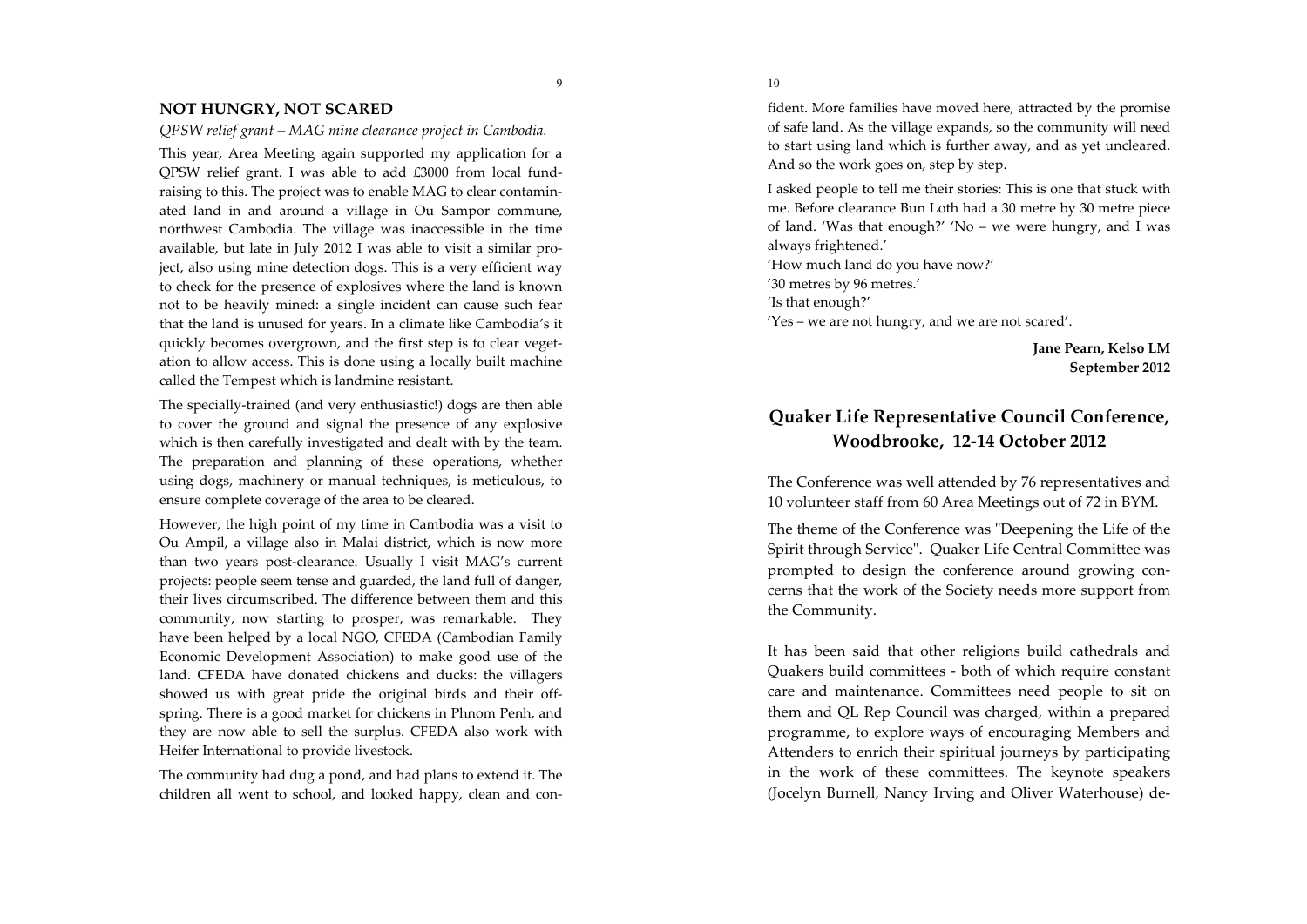scribed their spiritual journeys, which were all supported by being involved in the work of the Society at home and abroad. The Society does not have paid officials (apart from staff at Friends House and some Meeting Houses) to carry out the work necessary to maintain a healthy organisation. Quakerism is based upon the teachings of Jesus Christ and all those who attend Worship regularly to nurture their faith have made a commitment to the Society of Friends which in turn provides a supportive environment, through its structures, in which the faithful can find their way. Our faith can be put into action effectively through giving service to our Community and beyond. The time-consuming work of the committees is to the benefit of us all. Being part of the governance of our Meetings helps us to get to know each other better, strengthens our community and brings satisfying personal fulfilment.

The Conference recognised that perhaps greater transparency is required to help Friends understand the governance of the Society and how its committees mesh together. For some reason, there is shyness about filling in the forms to show willingness to serve and to declare special interests. If it were done more widely, then Nominations Committees would have a useful aid to finding people to fill vacancies. Perhaps the yellow form from Woodbrooke, which encompasses all subjects the Society is involved with, may attract more attention. Much discernment goes into Nominations because it has to be done properly; it has been said that "Nominations is the holiest work we do". Meeting's appreciation and recognition for work done is very much part of creating a conducive environment to attract service from people. Several people at the conference complained that their Meetings were not as appreciative as might be expected. We must be sure that those appointed to undertake work are contented in the role and are being fulfilled by it.

This contentment and enthusiasm can inspire others to offer service to Meeting.

12

I would like to suggest that a series of talks and discussions are organised to explain how our Committees relate to each other and the work they do. I am convinced that there are many people who would be only too pleased, nay, feel privileged to be asked to join a committee or two and in so doing, with the upholding of Meeting, feel more involved in the community and less isolated in their spiritual journeys. "All work is empty save when there is love" (Kahlil Gibran).

**John Fox** 

### Venue 40 - reflections

I am hanging up my hat after 3-years' convening the Festival Committee, and was asked to share the five things that had struck me this year.

• I saw our Irish volunteers going out to meet the Dublin flight and bring in their next volunteer to Edinburgh. At early Meeting, outgoing volunteers often ministered and new ones would sit and listen, each unaware of who the other was, and the wider Meeting largely unaware of either. I thought they were like early Quakers, travelling in the ministry. They moved very light, led by a specific idea of Quakerism to find a common language with the strangers who housed them and the others on their shift. And it worked, as we accepted each other, rough edges and all. We do not know the politics of many early Quakers, but they had something stronger than the civic upheaval around them, and I saw so do we. We have a remarkable system of external volunteers.

• I understand different people have different experiences of the Festival but for most it means money and sometimes sore feet. I saw an old man and daughter off the National Bus Tour of Scotland make a beeline for our foyer, because they had remembered cheap coffee there last year. Another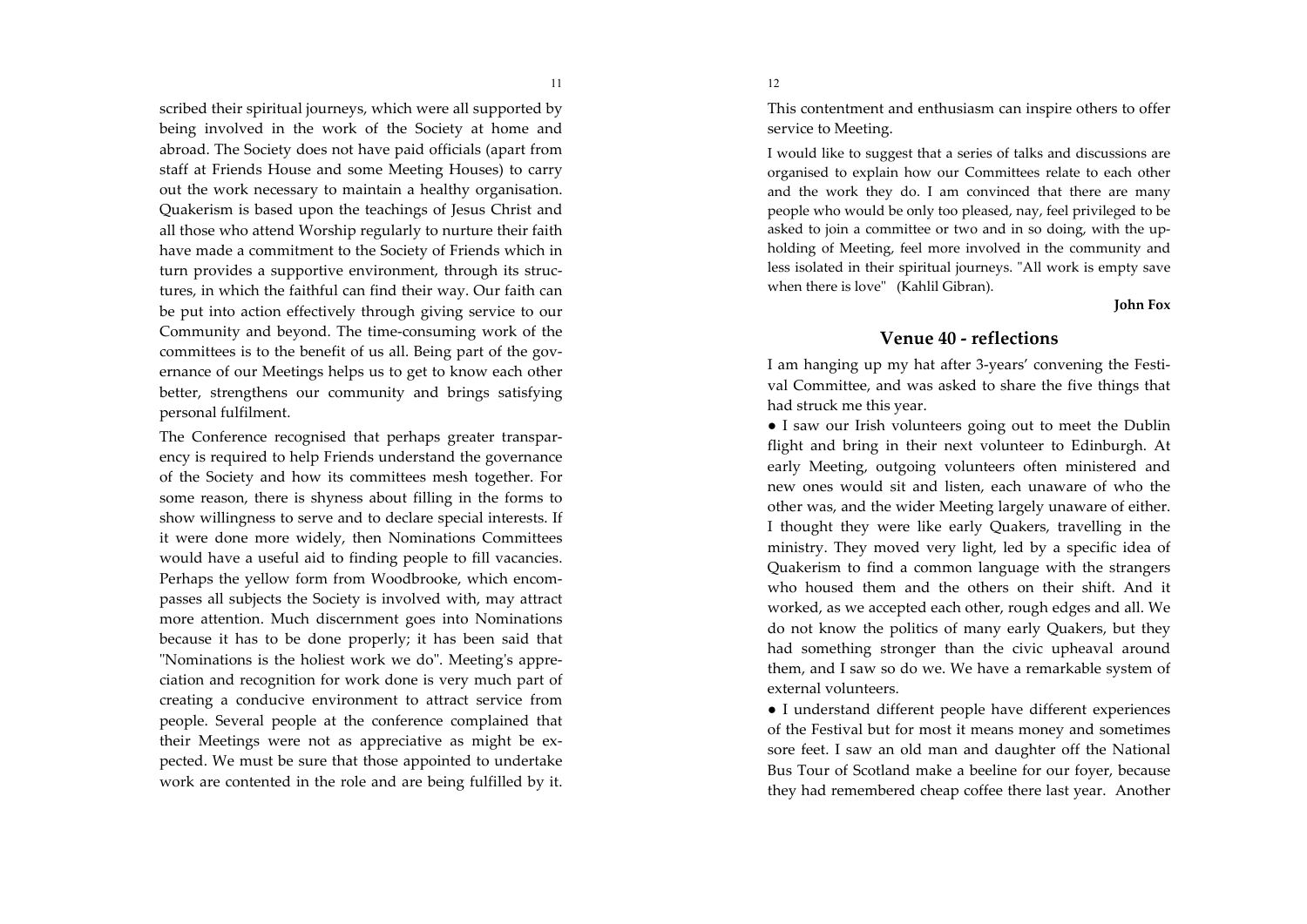day a woman came in for a rest when other cafes had closed. She listened to the performance hubbub around her, then wrote us a cheque from home for £100 towards our windows appeal. Ultimately an expensive cup of coffee!

• At Victoria Terrace I think we make special space for people who would otherwise have no platform. This year I saw our musical concerts draw mainstream Edinburgh through the door, in a way I had not appreciated before : the woman on the bus to Leith and the man waiting on a fitting room bench in Marks and Spencer. This may be something for us as Quakers to remember in future.

• We have written to thank all the friends who volunteered their help with such kindness this year. Here I want to thank AM Overseers particularly. They really kept an eye out for the Festival Committee; putting the date in their diary of when Venue 40 opened and helping to cover all the rota posts - from baking cakes after a week's work and sometimes on Saturday too, to bringing fresh produce and flowers, and staffing the till. They also opened their homes to accommodate volunteers from outside Edinburgh. We are very grateful to them for all they did.

• Within the AM I saw some local meetings who are Special Friends of the Festival. South Edinburgh is a stalwart, each year supplying beds and baking and hours of volunteering in the Meeting House. And though they are across the water and face more difficulties than most in reaching us, I saw Central Fife Friends generously give their time each year. In a tight spot, it was often Kirkcaldy Friends who came to fill unexpected gaps – and we thank them very much.

I know I would have observed different things if I had worked on lighting or the box office. Reading these, other Committee members will probably turn round and say what?? But that is the interest of the Festival.

Marjorie Farquharson

# Windows to the World Appeal Update

An article appeared in Sesame in June 2012, explaining the work of the small committee formed to raise funds for the necessary repair and replacement of the windows to the Meeting Room and Library at 7 Victoria Terrace. We would like to update Friends and attenders on our progress to date, and most importantly to thank the many, many individual Friends, Attenders, Meetings and visitors to our building, who have helped so generously so far.

It is difficult to give a precise figure for the total raised to date, because of calculations about Gift Aid and other factors. However, around £40,000 has been committed so far, which is outstanding and speaks volumes for the generosity of so many people and meetings. We are humbled, and greatly heartened.

Application has been made to several grant making trusts, many of whom have also supported the Appeal, and also to Historic Scotland who have a scheme of Repair Grants for Places of Worship.

We also have a delightful display of the craft handiwork of our Children's meetings, in the library: stained glass window designs were created, and mark our progress towards the funding total, and a thermometer at the side is getting gradually higher as the total increases. Next steps are to progress with more grant applications, and research other sources of income. Please let us know if you have any ideas.

The colourful leaflet brilliantly designed for us by the talented John Fitzgerald was read by many Festival visitors. Plenty of stocks remain, so if any meetings or members would care for more copies, we can easily arrange copies for collecting, or mail them out. (Details below)

The committee was delighted when Susie Harding became Mum to Nina in August, slightly earlier than expected, but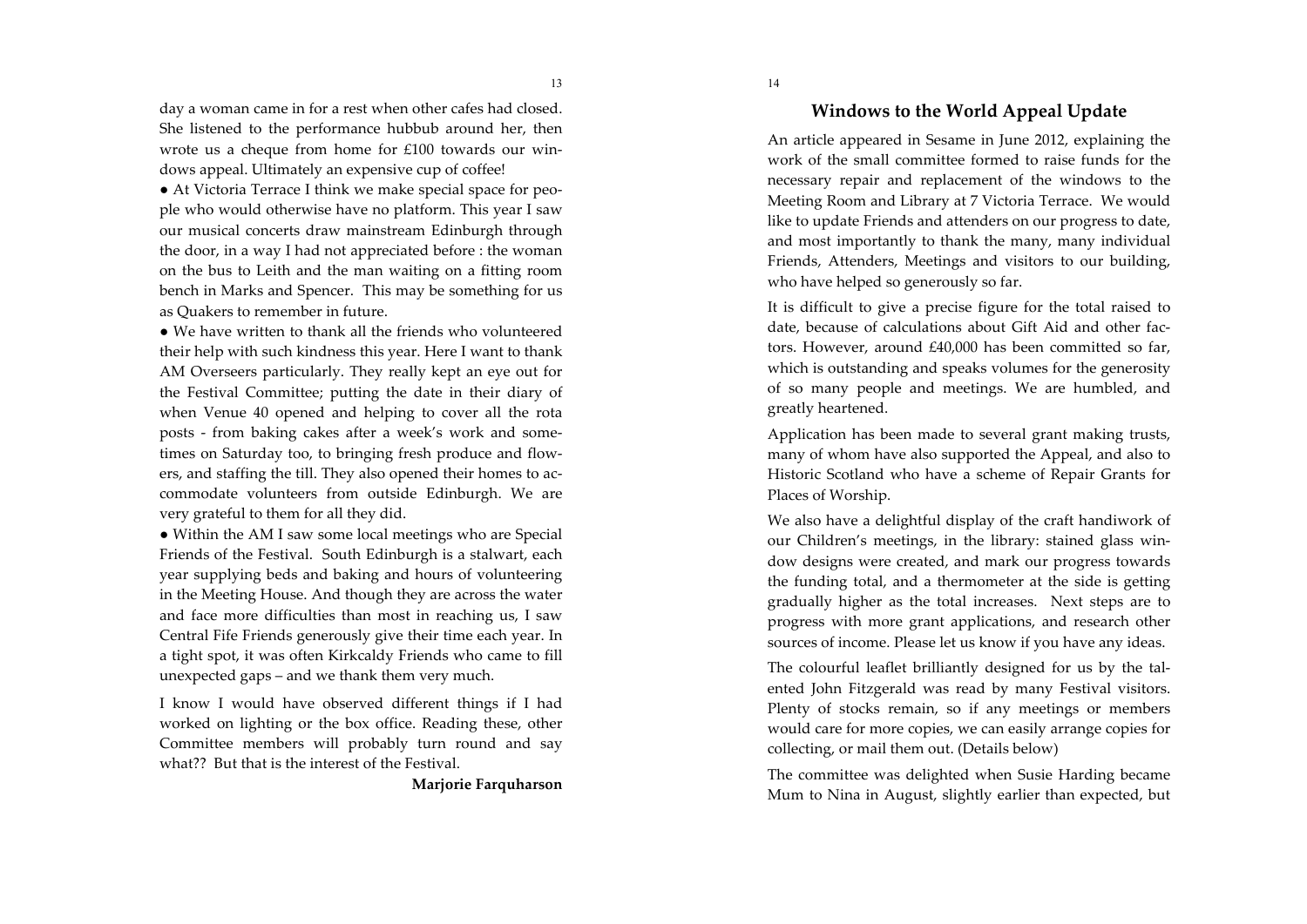amazingly she managed to hand in her PhD thesis beforehand. Congratulations to all of the Hardings. Susie's excellent handle on the organisation of our group has, happily, been taken on by the equally able and charming Anna Deregowska.

Thanks again to all our donors so far, and for all the support. Much appreciated, and we have made substantial progress.

### Emma Griffiths & Anna Deregowska

Individual donations to the appeal are welcome by cheque or BACS. Please make cheques payable to: South East Scotland Area Meeting and send to: Caroline Evans,

# 7 Victoria Terrace, Edinburgh EH1 2JL.

BACS payments can be made to the following account: Name of Account holder: South East Scotland Area Meeting

*Name of Bank: Triodos* 

Sort code: 16.58.10

Account number: 00652501

Reference: Windows to the World Appeal

(If sending donations by BACS, please drop us an email at sesam.appeal@gmail.com, so that we can thank you, and keep track.)

If you are a UK taxpayer, please include a statement to enable us to get Gift Aid on your donation. To qualify for Gift Aid you must pay an amount of UK income tax and/or Capital Gains Tax, at least equal to the tax the charity reclaims on your donations in the relevant tax year.

# **Meeting for Sufferings**

The agenda for the morning session of the October Meeting for Sufferings focussed on one of its functions, which is responding to minutes from Area Meetings. The issues seemed very practical and not necessarily relevant to Scotland.

16

Firstly we considered a minute expressing a concern that AMs have to appoint Registering Officers who need to be trained but then carry out few, if any, marriages. Various suggestions were made and AMs were encouraged to consider imaginative arrangements. We agreed to ask Registering Officers for their opinions.

We then heard from various AMs about the issues relating to the registration of Meeting Houses for civil partnerships. This legislation applies to England and Wales. The government has passed responsibility for it to local authorities who all seem to be dealing with it differently. The whole situation sounds confused and very far from promoting any kind of equality. I was glad it was not an issue the directly concerns us in Scotland.

The final minute we considered was from South West Cumbria about the burial of high level nuclear waste in Cumbria. This issue has been discussed and researched for many years and Cumbria has not been felt appropriate. However local councillors have volunteered, possibly because some financial benefits to the area have been offered, to look for areas for long term storage. The Area Meeting has been campaigning against this decision and we asked the Meeting for Sufferings clerk to write to the minster for energy and climate change supporting their position. Concern was expressed that this decision which has implications far beyond Cumbria has been passed by the government to the local authority.

Marigold Bentley from QPSW reminded us that the centenary of the start of world war one was approaching in August 2014 and that this would be an opportunity to express our testimony against war and ensure that celebrations did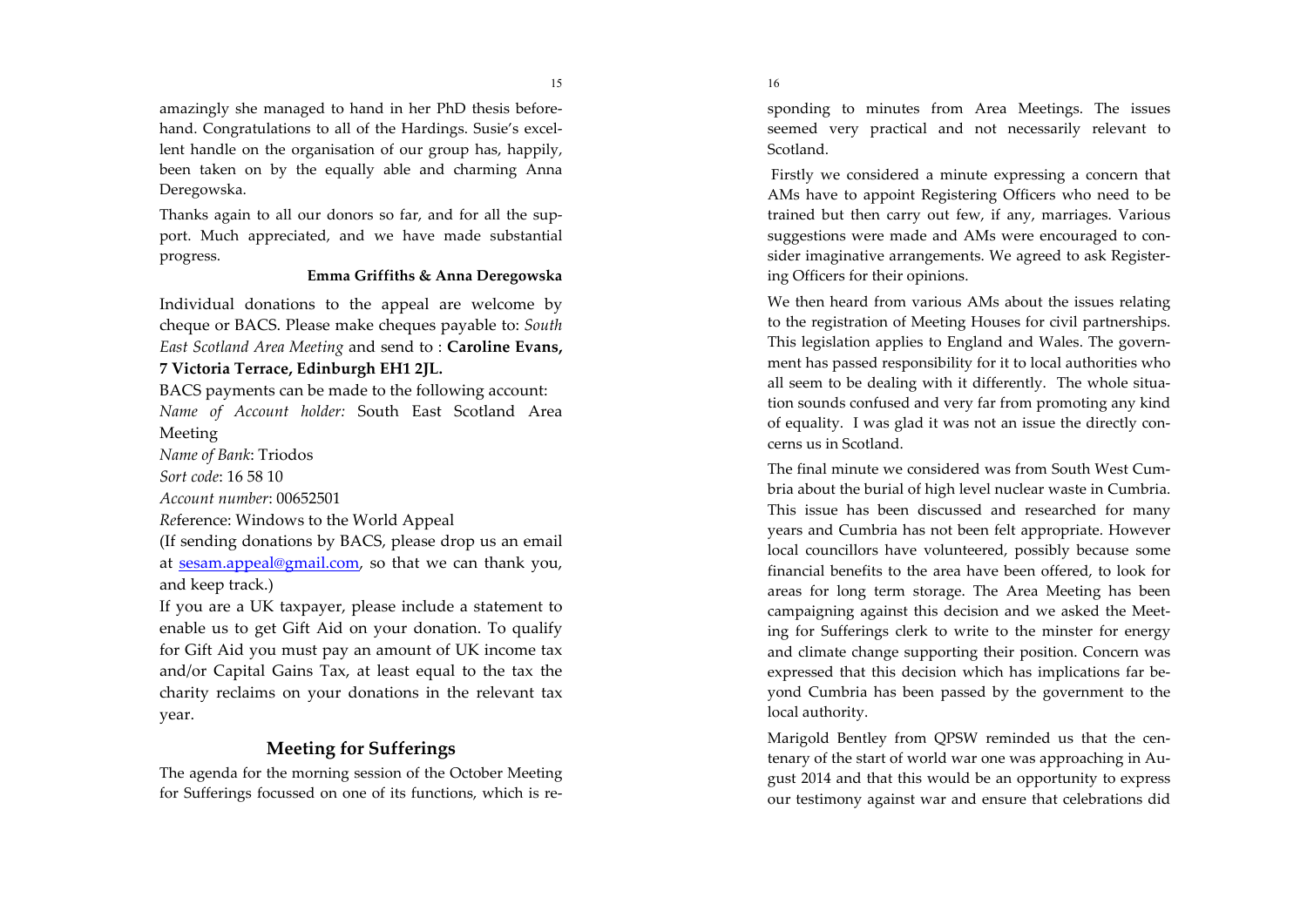not glorify war. Friends were encouraged to work with others locally and were reminded that resources are available from QPSW and the library at Friends House.

In the afternoon, after dealing with nominations, appointing our clerks to serve for 2013 and agreeing the dates for Sufferings in 2014, we heard from the Clerk of BYM Trustees. Two particular issues raised were the reintroduction of the Quota to fund central work and what should follow A Framework for Action 2009-14. The issue about the Quota has been referred to Trustees' Finance and Property committee for advice and we will return to it in the future. Trustees had looked at responses from Area Meetings and recommended that the *Framework* should not be replaced when it runs out in 2014. However they do see a need for a clear statement of vision for the work of Quakers in Britain.

There was some discussion about the usefulness of the Framework and what should replace it. Many have found it helpful in summarising our priorities but it is felt that it does now have gaps. We recognised the need for a clearly stated purpose which is owned by all and arises from a deeply held spiritual motivation. We need a document that builds on the *Framework* and agreed to return to this at a future meeting.

Finally we considered other minutes from Area Meetings most of which were referred to other committees. One concern that Sufferings will be returning to is the relationship between BYM Trustees and Meeting for Sufferings in terms of decision making. This is going to be one of the main topics for our residential meeting in February when we should have more time to give this our consideration.

Despite what had seemed a lengthy agenda, the meeting finished in time for most of us to enjoy tea and cake and some informal conversation before heading off on our journeys home. This kind of discussion is often very useful

18

in terms of making contacts and sharing information. If people want to know more, there are reports in The Friend of 12 October, and Meeting for Sufferings minutes and related documents are generally available on the BYM website.

#### **Janet Grimwade**

# Living Eldership

A day-long workshop on Living Eldership was arranged by Woodbrooke and held in Newcastle-on-Tyne Meeting House on Saturday, 27 October. Jenny Routledge led it, assisted by our Friend Jane Pearn as her accompanying Elder. It was hoped that the choice of Newcastle as the venue would attract Elders from the North of England and from Scotland. In the event, most of those who attended, 16 in all, were quite local, with only two from Scotland GM, both from SE Scotland, Jane Pearn and me.

The emphasis during the day was on the apparent tension between Eldership as Doing and Eldership as Being. It was suggested that today there may be more emphasis on Doing, perhaps reflecting the loss of birthright membership. Nowadays, new members are usually adults who are often attracted to the Society of Friends because of its witness and feel that they should be concerned with Quaker activity, with doing rather than with being. Jenny Routledge urged us to rebalance the two demands, not, of course, to ignore doing but to bring doing and being together so that they inform one another. What Meetings look for in Elders is, she suggested, the gift of stillness which speaks of a quality of life. It is too easy, she thought, and may be inappropriate, to be over concerned with doing for its own sake.

Meetings do need leadership. But just as we acknowledge the priesthood of all believers, so too the leadership provided by Elders is within us all; Elders are not an elite since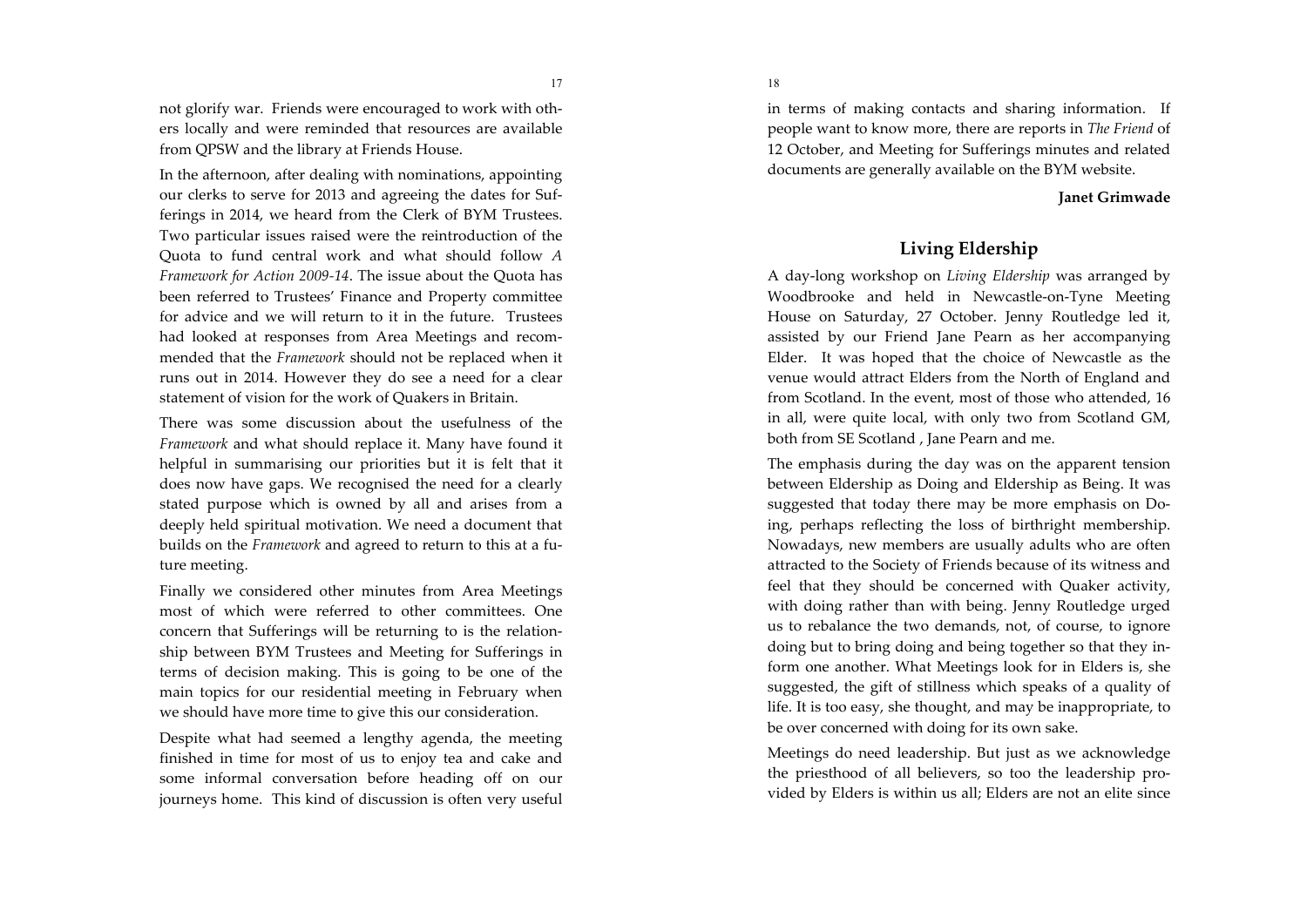19

all may be called on at various time to take on the role. Eldership comes easily to seasoned Friends but it is also the case that Eldership creates seasoned Friends.

Above all, perhaps, Elders must listen so that they are aware of the concerns and the needs of their meetings. But Elders themselves need to be supported and upheld. In large Meetings (such as Central Edinburgh) the Meeting may be full of former and future Elders on whose spiritual support it can rely. This is much more difficult in small Meetings where there may well be few if any Elders, past or present.

The workshop ended by raising two questions for us to answer:

- 1. What is Eldership like if it works well?
- 2. What can be done to enhance the role of Elders?

I raised a question about the title for the workshop: Living Eldership. Jenny Routledge agreed that it might be thought ambiguous and suggested as an alternative Giving life to Eldership, or Bringing new life to Eldership.

We were given a document to take away: Some Advices and Queries for elders from Midwives of the Spirit Workshop, Woodbrooke, May 2011.

Quaker Voices No 2/3 of May 2011 has several articles on the issue of Being and Doing.

# **Alan Davies** November 2012

## Report on Oversight in SE Scotland AM, October 2012

We currently have our full quota of Overseers except in Central Edinburgh (one down with ten rather than eleven). Each of the small Local Meetings has one Overseer; South Edinburgh has four; and Kelso, who practice corporate oversight, have three Named Persons. We are fortunate that in the small LMs we have experienced Overseers. Central and South Edinburgh, in the last three years, have both seen appointed a number of new Overseers.

LMs differ as to size, age groups, and people in membership. As a result the focus of oversight can be very different. Two years ago, Tweeddale Meeting had a regular seven or eight worshippers on a Sunday, almost all over the age of eighty, and these did throw up health problems. Now two people who are Buddhists join them, as well as two Quakers in their thirties who have recently moved into the area. East Linton Meeting is also growing with two attenders joining the seven or eight regulars. As they meet only twice a month, there can be difficulties in continuity in oversight, especially as some members have family commitments at weekends.. In my LM {Polmont} we have had an influx over the last three years of six people joining us - three having worshipped else where. Rather than six or seven regulars on a Sunday, we usually number nine or ten as well as four children. Our children's meeting has brought great joy and great challenges for us, while helping newcomers to feel a valued part of the Meeting has taken time. Penicuik and Central Fife Meetings seem to be ticking along as does South Edinburgh where Elders as well as Overseers have lists and join together for regular meetings.

Delivering oversight in Central Edinburgh is quite different from other meetings. With three hundred members and attenders on the books and many enquirers and visitors, keeping list up to date is a demanding job. Much of the guidance in Quaker ways takes place after Meeting for Worship and there is a children's meeting run by a committee, so the focus for oversight is therefore on meeting the needs of sick people.

Overseers are active in the discussion and study groups attached to our Meetings and in the case of Central Fife meet-

20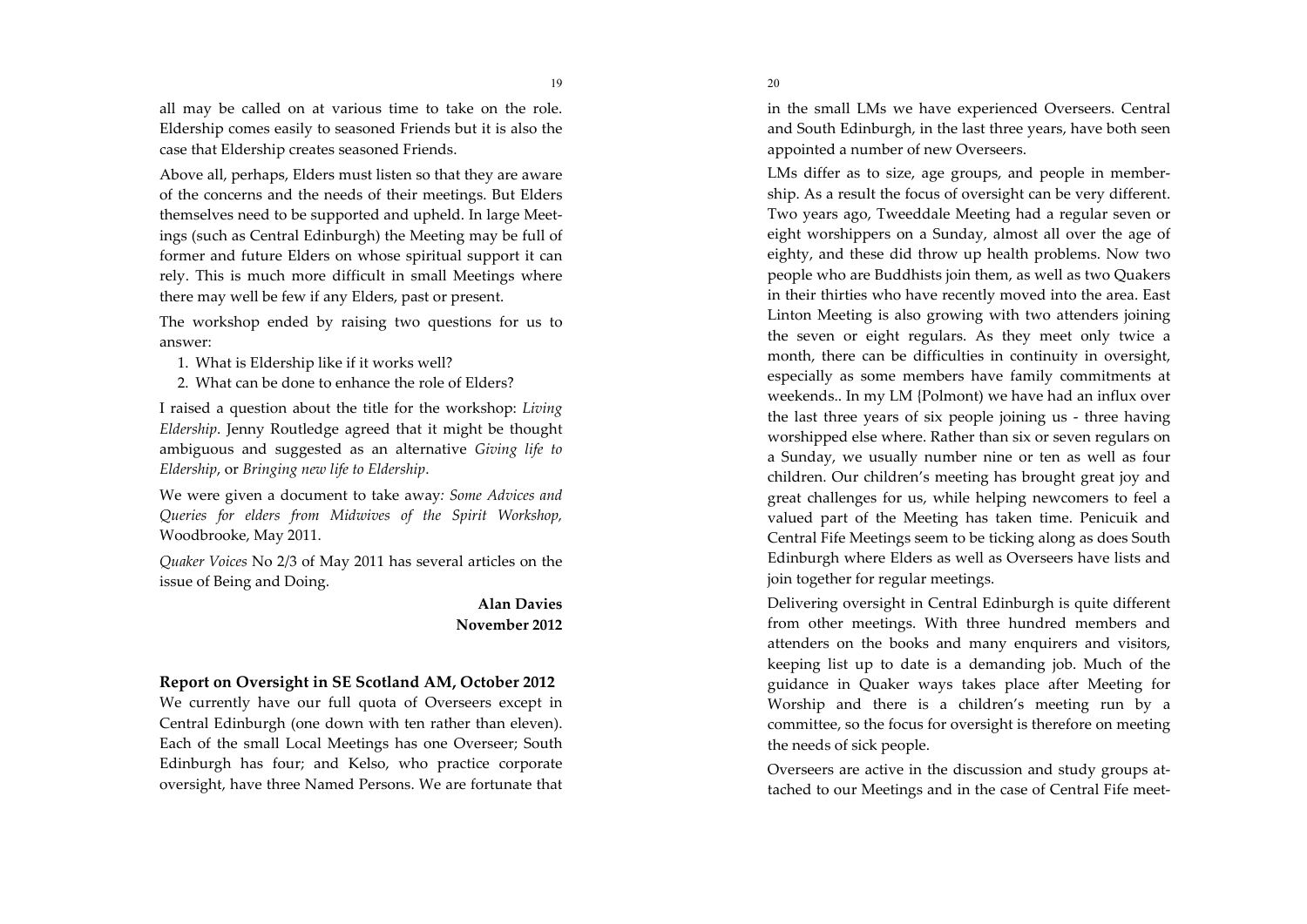ings for learning. I am a companion to three younger members of the meeting as they work through Becoming Friends manual. Sarah Martin has organized a fun afternoon for folk on her list and last year they had a mince pie afternoon in Sarah's home. Another is planned for this November. Sarah is also a university chaplain. Madeleine Harding has convened the children's meeting for Central Edinburgh, I feel that the level of commitment shown by Overseers makes a big contribution to our Meetings being communities where joys and sorrows are supported and shared.

#### Maureen Anderson, Clerk to Overseers

#### SOUTH EAST SCOTLAND AREA MEETING

Minutes of Area Meeting held on Saturday, 20<sup>t</sup> October 2012 at The Quaker Meeting House, 7, Victoria Terrace, Edinburgh

#### Minute 1: Apologies

The following Friends are prevented and send their apologies: Mark Bitel; Alison Burnley; Elizabeth Seale Carnall; Geoffrey Carnall; Hilary Davies; Alan Frith; Madeline Harding; Marilyn Higgins; Ken Jobling; Margaret Mortimer; Laurie Naumann; Jane Pearn; Jasmine Perinpanayagam; Sue Sierra: David Somerville: David Turner: Ida Turner.

Minute 2: Signing of the AM minutes of 16 September: The minutes of 16 September 2012 have been published in Sesame. A copy has been signed by the clerk and entered in the Minute Book, amended under AOCB (a) to read "Assistant Manager" (not "Assistant Warden").

Minute 3: Extract 21.49 of *Ouaker Faith & Practice* was read during our opening worship: words of George Fox, spoken shortly before his death in 1691

#### 22

#### Minute 4: Matters arising:

Further to AOCB (a) of 16 September 2012, Mijk Stokes has been appointed to the post of Assistant Manager for the Meeting House, 7 Victoria Terrace.

#### Minute 5: Report from Overseers

Maureen Anderson, Clerk to Overseers, has reported on the work of our Overseers over the past year. We have almost a full complement of Overseers, with a variety of approaches taken by Meetings to this role and service. We have a varied mix of experienced and new Overseers. The focus of oversight can be very different depending on the size, growth of the meeting and geographic area. Meetings welcome new enquirers and seekers in different ways both through structured reflection and study and fun.

We are grateful to all Overseers for their service and "their contribution to our Meetings being communities where joys and sorrows are supported and shared."

We thank Maureen for her service as Clerk and ask that the report be published in Sesame.

#### Minute 6: Membership Matters

a) We have received a request from Wallace Gilbraith, who attended Central Edinburgh LM, that he wishes his membership to be transferred to East Scotland Area Meeting as he has moved to Perth. We agree to this request and ask Sue Sierra to effect it.

b) Further to minute  $7(a)$  of 30 June 2012, we have been informed that Devon AM have accepted the transfer of membership of Chris and Penny Holland.

c) We have received a Certificate of Transfer of Membership from Hardshaw & Man Area Meeting for **Amy Rodger**, now 1/1, Cables Wynd, Edinburgh EH6 6DU. We gladly accept this Certificate and ask Marjorie Farquharson to welcome her on our behalf. We ask Sue Sierra to further this request.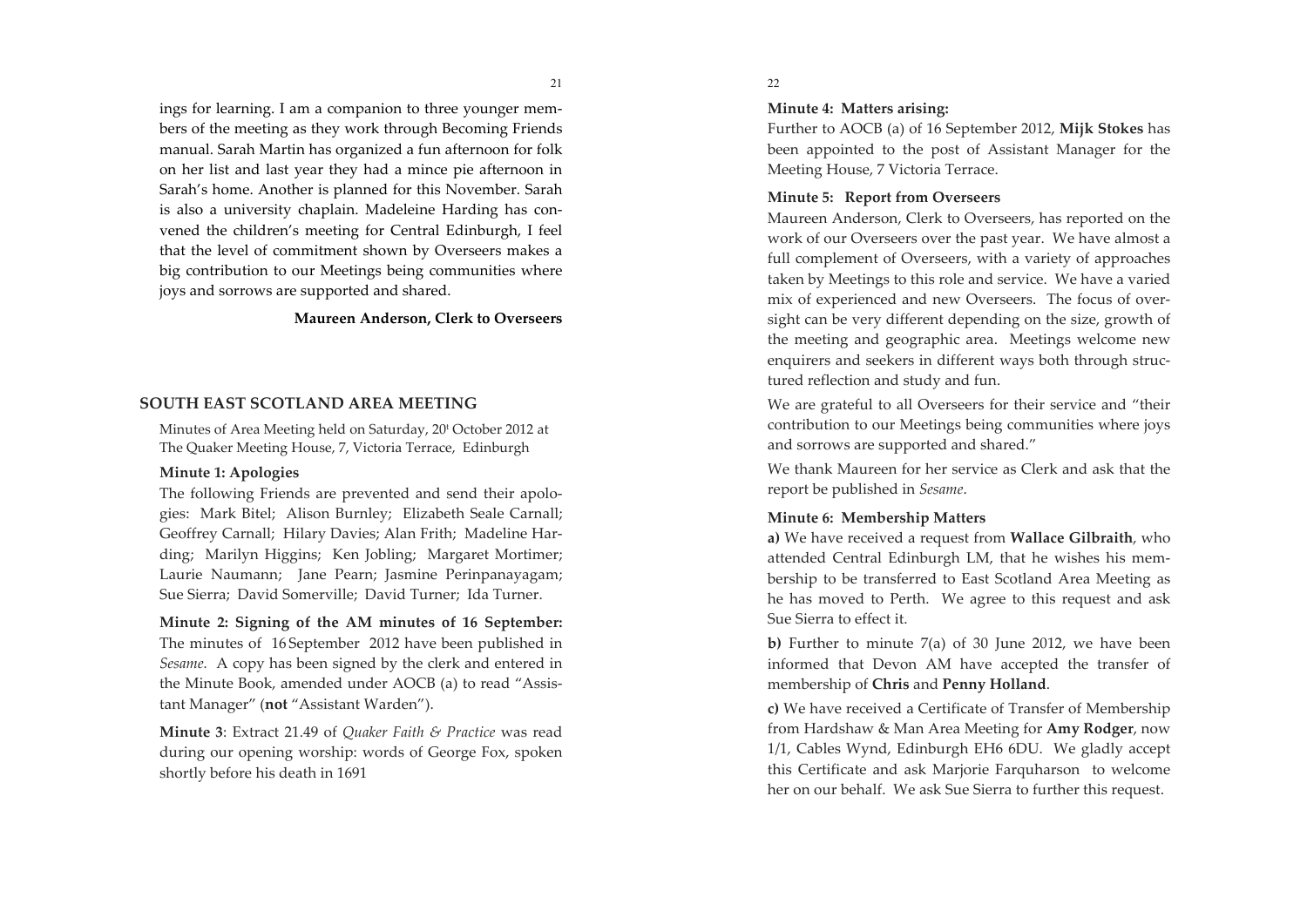**d**) [An application for membership was received].

## Minute 7: Meeting for Sufferings

Janet Grimwade has reported on the last meeting of Sufferings, held 2 weeks ago. (The report of July's Sufferings has been published in Sesame).

Concerns from local meetings include the role of Registering Officers, the guddle over Local Authority administration of Civil Partnerships (not applicable to Scotland), and high level nuclear waste disposal.

The Centenary of the start of the 1914-1918 war may enable Quakers to publicise more widely our testimony to peace.

Afternoon business included a report from Britain Yearly Meeting (BYM) Trustees, 2 key elements of which were a possible re-introduction of financial quotas for Meetings and some form of replacement, perhaps, for the Framework for Action. A residential meeting in February 2013 will enable a longer discussion about the roles of Trustees and Sufferings.

We agree that the Clerk, together with John Phillips, will draft a minute to Sufferings, outlining the difficulties we foresee with a financial quote. This draft minute will come to Area Meeting in December to be amended/agreed before being sent to Sufferings.

We ask that Janet's written report be published in Sesame.

### Minute 8: Nominations

Nominations Committee puts forward the following for consideration, to serve to the end of December 2015 unless otherwise indicated:

a) Elders - Susie Reade (S Edinburgh); Marilyn Higgins (C Edinburgh) - renewal. We thank Alison Burnley and Andrew Kinnaird for their service, which is now complete.

24

b) Overseers - Sara Davies (C Edinburgh) and Marianne Ferguson Rice (C. Edinburgh). We thank Simon Jackson, who has asked to be released, for his service.

c) Trustees - Laurie Naumann (C Fife) - renewal

d) 'Windows to the World' Fundraising group - Anna Deregowska (C Edinburgh)

e) John Wigham Trust - Hilary Davies (S Edinburgh) renewal

f) Convener, Funerals - Bob Harwood (C Edinburgh) – renewal, to end December 2013

g) University Contact, Edinburgh University - Sarah Martin, (C Edinburgh) – renewal

We appoint all the above to serve as indicated.

### Minute 9: Report from Festival Committee

Alan Sayle has reported on the financial position for Fringe 2012, for Quakers. In common with many Fringe venues, income was down compared to 2011. Week 3 had fewer companies and some empty "slots". Consequently, it is proposed by Festival Committee that we make the following financial contributions:  $£4,000$  to Area Meeting, and  $£500$  to each of our three designated charities (Minute 10 of 31 March 2012) – 'Windows on the World' Appeal by South East Scotland Area Meeting; Quaker Bolivia Link; and The Refugee Survival Trust; a total of £5,500.

We agree to these proposals and ask our Treasurer to effect them.

We note that a balance of £518.93 is projected as being carried forward into 2013 by the Festival Committee. The financial report is attached to these minutes.

Marjorie Farquharson, who is ending her three year service as Clerk to Festival Committee has reported on the work of Festival Committee.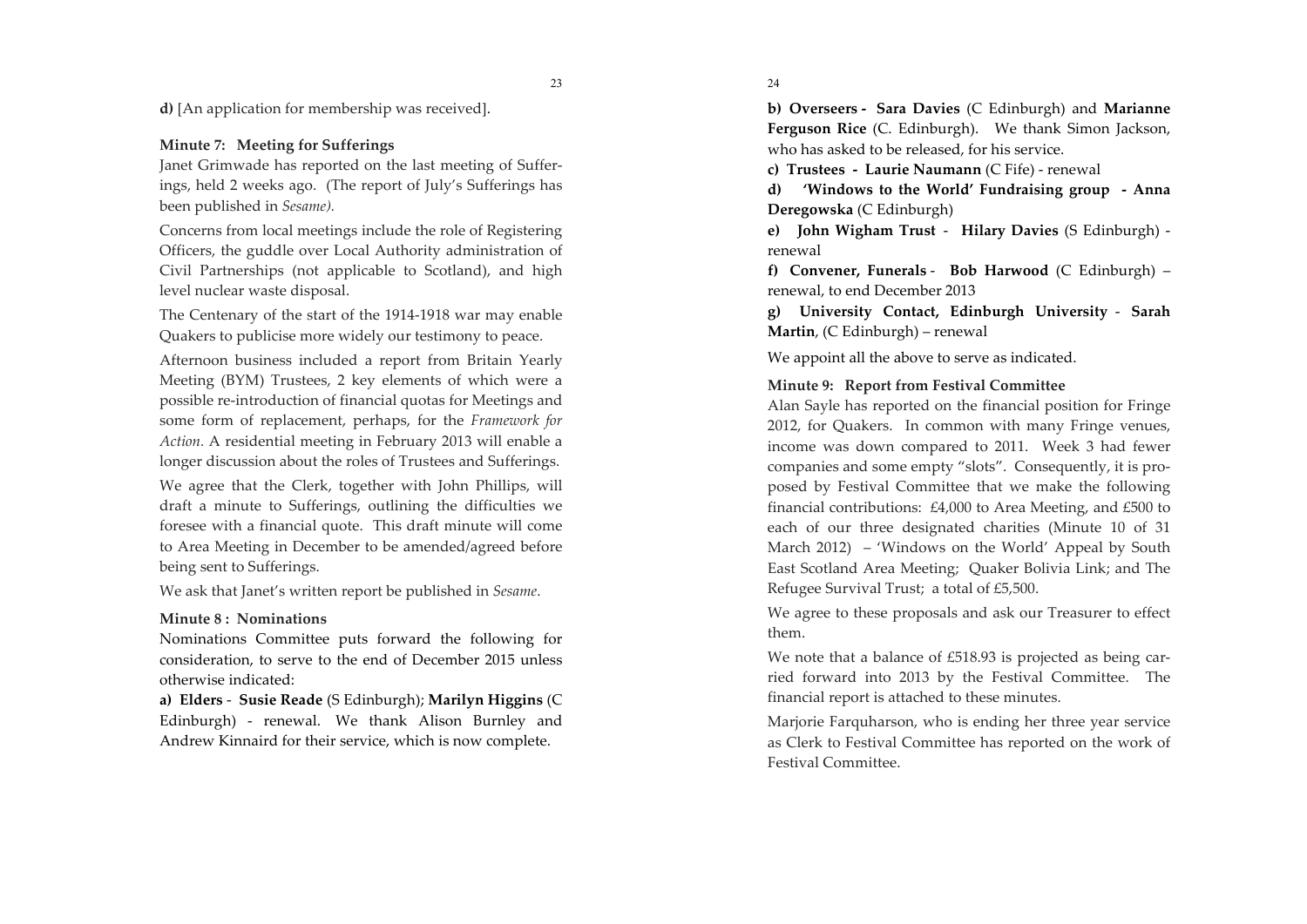25

She shared her personal views on her time as Clerk and made five points:

- The remarkable service by our wonderful volunteers who are adaptable, resourceful and, especially at handover times, show Quaker values in action
- Very different experiences of the Festival/Fringe. It is true outreach.
- Specific minority interests are catered for. Music attracts mainstream Edinburgh residents.
- We depend on Overseers to support both Festival Committee and volunteers.
- Other local meetings, especially South Edinburgh and Central Fife, contribute to the work before, during and after the 3 weeks of the Fringe.

We recognise that it has been a particularly difficult year and that the Festival Committee and others are to be congratulated in dealing well with difficulties.

Some companies come every year, especially youth groups which provide this opportunity to different young people each year. Other companies find us through the Fringe Office.

We thank Marjorie and Alan for their work and reports and all those who contribute, especially staff, at Venue 40. We ask that Marjorie's report be published in Sesame.

## Minute 10: A possible Workshop

Avis Swarbrick has spoken to her proposal, previously circulated by email, that Friends offer a Workshop on the Quaker Business Method during the Middle East Festival of Spirituality and Peace in March 2013.. Many events during this festival are held at 7 Victoria Terrace. Our business method is a unique and precious gift and it would be good to share it more widely. It is expected that this Workshop

26

would be held on Monday 4 March 2013 from 6.30 to 9 pm at 7 Victoria Terrace.

We warmly welcome this initiative and ask the existing Group to liaise, if required, with our Nominations Committee to take this proposal forward and to keep Area Meeting informed. Finally, we ask that the proposal be published in Sesame.

Minute 11: Residential General Meeting 17/18 November in St. Andrews

We appoint the following Friends to represent us at General Meeting:

Andrew Farrar; John Fox; Rachel Frith; Pat Lucas; John Phillips; Marianne Ferguson Rice; Anthony Buxton (s/c),

### Minute 12: Quaker Life Representative Council

John Fox has given us an account of the recent Ouaker Life Representative Council, held at Woodbrooke. The key word is "enthusiasm" for Quaker service. Some 60 Area Meetings attended the Conference whose theme was "Deepening the life of the Spirit through Service - putting our faith into action". Area Meeting representatives and staff from Friends House attended. Quaker Life Representative Council enables communication between local and area meetings and Friends House and is a key tool in supporting the life and worship of Friends. Keynote speakers were Jocelyn Burnell, Nancy Irvine and Oliver Waterhouse.

We thank John for his work and report and ask that the report be published in *Sesame*. The report is attached to these minutes.

We urge Friends to complete the Yearly Meeting Offer of Service form, available from 7 Victoria Terrace.